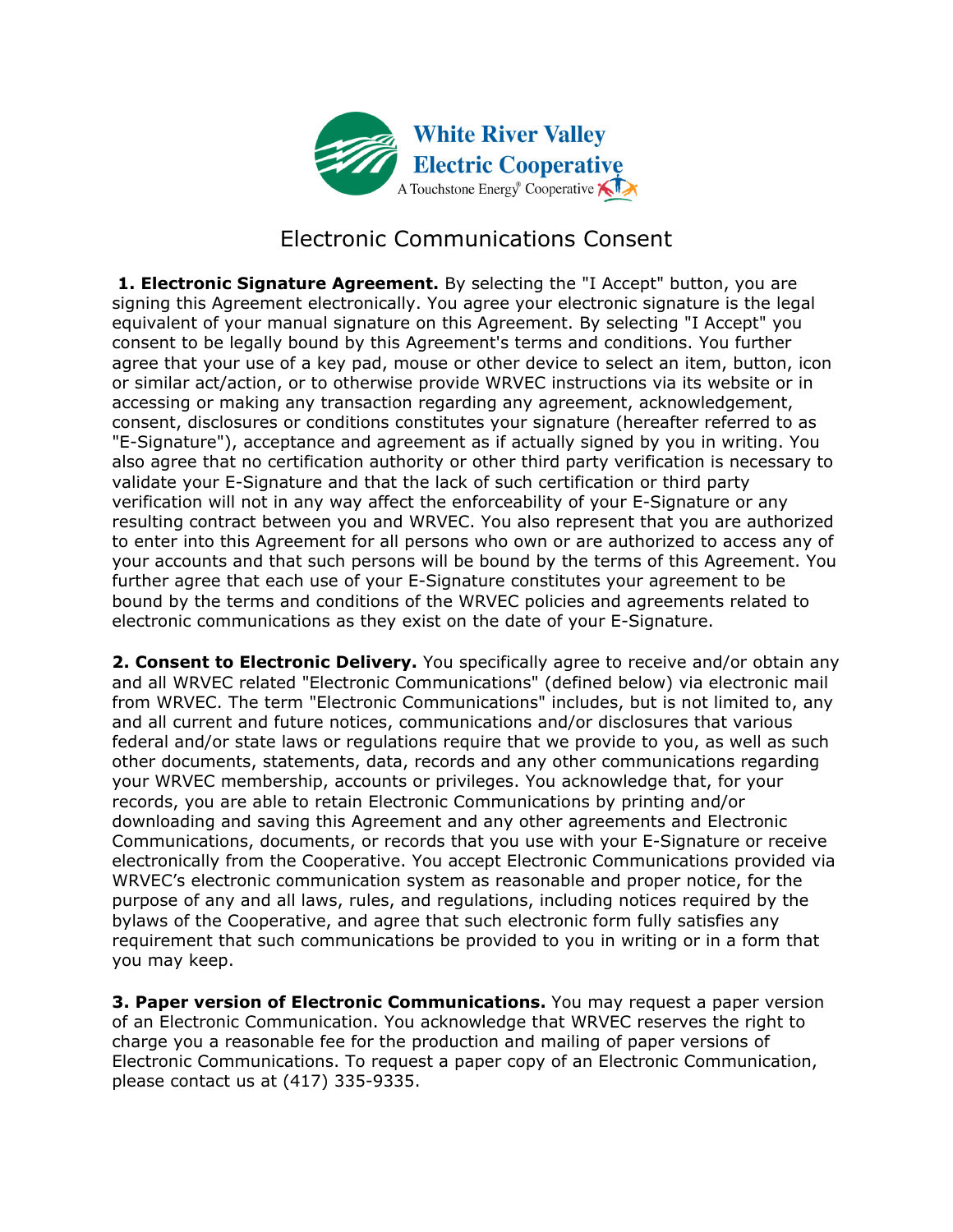**4. Revocation of electronic delivery.** You have the right to withdraw your consent to receive/obtain Electronic Communications from the Cooperative. You acknowledge that WRVEC reserves the right to restrict or terminate your access to its electronic communication system or website if you abuse such system or privileges related to the Cooperative website, as determined in its sole and absolute discretion. If you wish to withdraw your consent, please contact us at (417) 335-9335.

**5. Valid and current email address, notification and updates.** Your current valid email address is required in order for you to provide E-Signatures and to obtain Electronic Communications from WRVEC. You agree to keep the Cooperative informed of any changes in your email address and to maintain a valid and current email address on record with the Cooperative. You may modify your email address by submitting a written request to WRVEC, by visiting a branch location, or by submitting a secure message through the WRVEC website. The Cooperative may notify you through email when an Electronic Communication or updated agreement pertaining to electronic communications is available. It is your responsibility to regularly check for Electronic Communications from the Cooperative and to check for updates to this Agreement posted online at whiteriver.org.

**6. Hardware, software and operating system.** You are responsible for installation, maintenance, and operation of your computer, browser and software. The Cooperative is not responsible for errors or failures from any malfunction of your computer, browser or software, nor is the Cooperative responsible for computer viruses or related problems associated with use of an online e-signature system or receipt of Electronic Communications.

**7. Controlling Agreement.** This Agreement supplements and modifies other agreements that you may have with the Cooperative. To the extent that this Agreement and another agreement contain conflicting provisions, the provisions in this agreement will control on matters related to Electronic Signatures and the receipt of Electronic Communications. All other obligations of the parties remain subject to the terms and conditions of any other agreement.